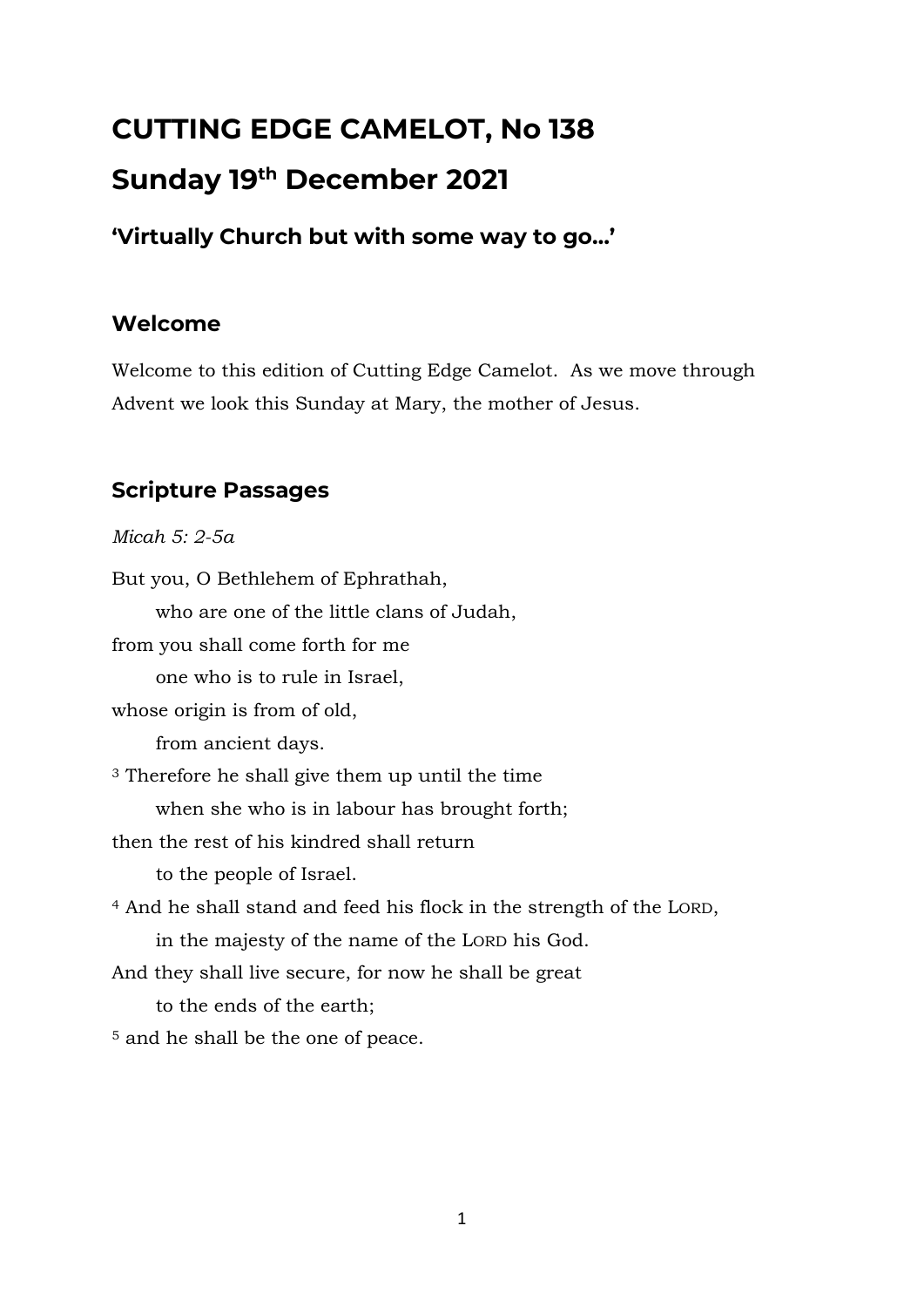#### *Luke 1: 39-55*

In those days Mary set out and went with haste to a Judean town in the hill country, <sup>40</sup> where she entered the house of Zechariah and greeted Elizabeth. <sup>41</sup> When Elizabeth heard Mary's greeting, the child leaped in her womb. And Elizabeth was filled with the Holy Spirit <sup>42</sup> and exclaimed with a loud cry,

"Blessed are you among women, and blessed is the fruit of your womb. <sup>43</sup> And why has this happened to me, that the mother of my Lord comes to me? <sup>44</sup> For as soon as I heard the sound of your greeting, the child in my womb leaped for joy. <sup>45</sup> And blessed is she who believed that there would be a fulfilment of what was spoken to her by the Lord."

<sup>46</sup> And Mary said,

"My soul magnifies the Lord,

<sup>47</sup> and my spirit rejoices in God my Saviour,

<sup>48</sup> for he has looked with favour on the lowliness of his servant.

Surely, from now on all generations will call me blessed;

<sup>49</sup> for the Mighty One has done great things for me,

and holy is his name.

<sup>50</sup> His mercy is for those who fear him

from generation to generation.

<sup>51</sup> He has shown strength with his arm;

he has scattered the proud in the thoughts of their hearts.

<sup>52</sup> He has brought down the powerful from their thrones, and lifted up the lowly;

<sup>53</sup> he has filled the hungry with good things,

and sent the rich away empty.

<sup>54</sup> He has helped his servant Israel,

in remembrance of his mercy,

<sup>55</sup> according to the promise he made to our ancestors,

to Abraham and to his descendants forever."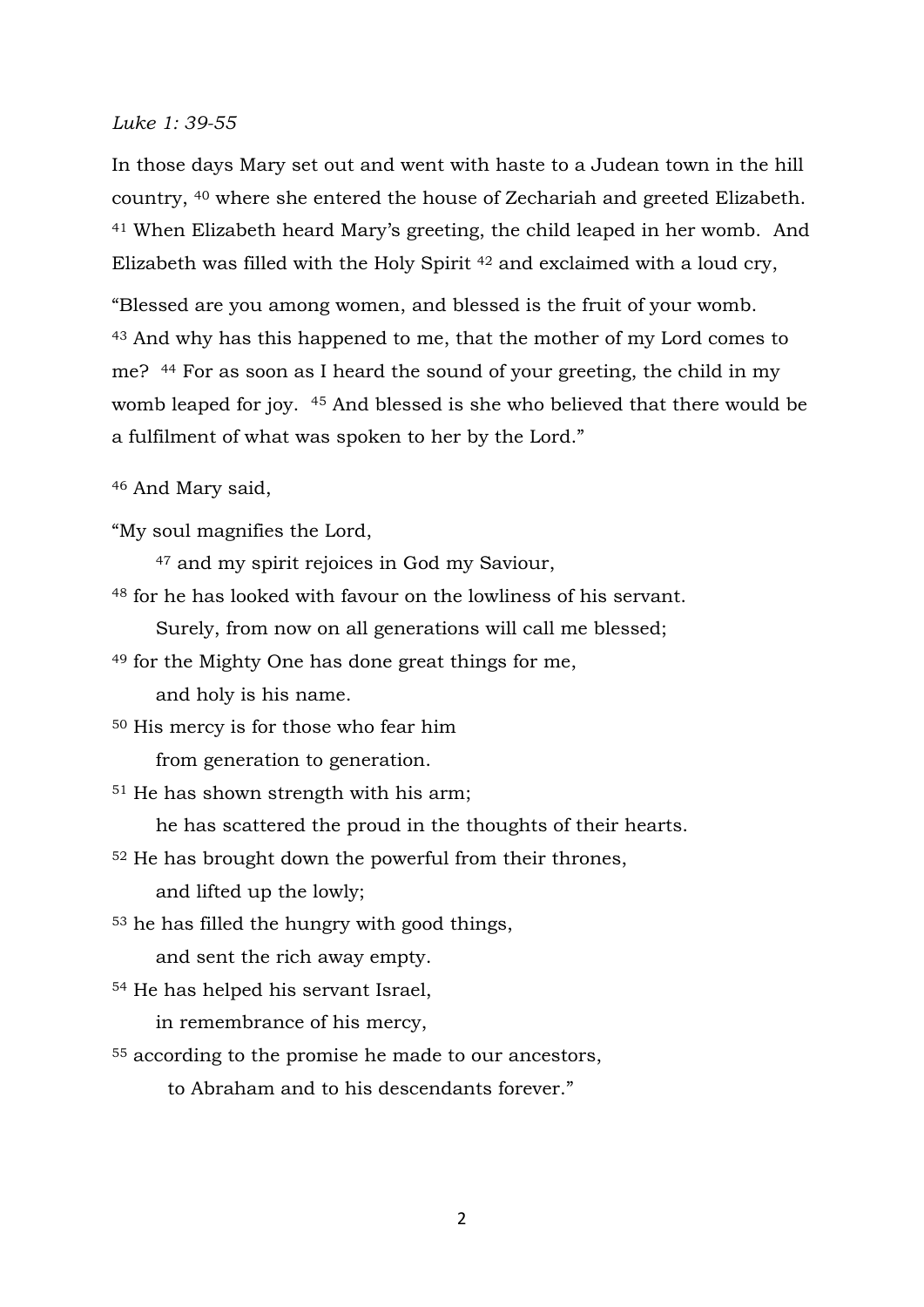#### **Reflection**

What about the little person? This might seem a relevant question to ask these days. In the times in which we live we seem to be ordered about or perhaps we might say advised so much that there seems very little room for people to make their own free choices. We can feel that it is the big people, whether that be government or other institutions, who own our lives.

And the result of this is often a feeling of anger and resentment on the part of those who perceive themselves to be a little person. In its turn this may fuel protest and be exploited by those who purport to be the voice of the little person.

Someone I knew expressed a grievance to his wife. And she said to him that will make you a very balanced person because with something else to feel aggrieved about you will now have a chip on both shoulders.

All of this is not very healthy. But is there a better way of acknowledging and accepting the reality that we are little people. For after all when we look at the vastness of the whole universe we are all of us, whatever our status or wealth, just little people.

This is both the last Sunday before Christmas and the last Sunday of Advent. And on this Sunday, we traditionally remember Mary, the mother of our Lord. Mary could indeed be called a little person. However she gives us a very different and wholly inspiring example of what it means to be a little person.

When we consider the prophecies about Jesus' birth perhaps it is not surprising that it is a little person like Mary, of no obvious worldly or social standing, who is chosen to be the mother of our Lord.

3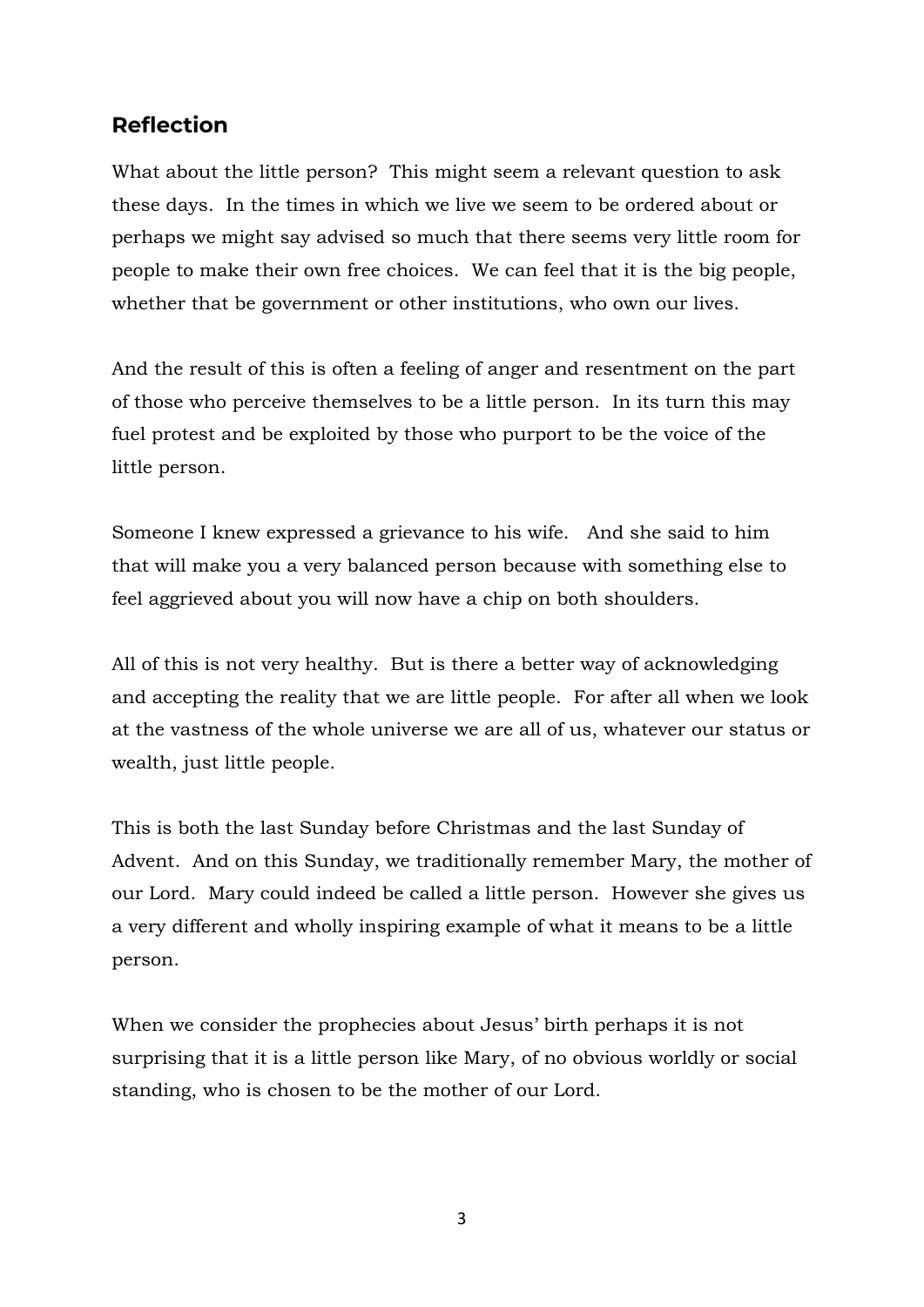One of our well known carols is 'O little town of Bethlehem'. And Bethlehem is a little town as the prophet Micah underlines,

*<sup>2</sup> But you, O Bethlehem of Ephrathah, who are one of the little clans of Judah, from you shall come forth for me one who is to rule in Israel, whose origin is from of old, from ancient days.*

Bethlehem was not in worldly terms a significant place. However, God's kingdom will come about in a very different way from which we might expect. So for God, Bethlehem is of crucial importance. It is destined to be the birthplace of God's chosen ruler, the Messiah. The choice of a little, unimportant town underlines the truth that God's rule will take a very different form from that of earthly rulers who need to rely on status and coercive forms of power.

So the choice of Mary is entirely appropriate in the light of the choice of Bethlehem.

Our gospel reading begins with Mary's visit to her cousin Elizabeth. In this meeting the role of the little people, those who are powerless and insignificant in the world's sight, is also emphasised.

This happens through the focus on the unborn child, John the Baptist, who is still in his mother's womb. The unborn John the Baptist leaps in his mother Elizabeth's womb in recognition of the special child whom Mary is bearing. We are reminded of how we need to acknowledge and treasure the responses of those who seem to be the least important.

And so Elizabeth recognises Mary's new status and role in God's purposes. She exclaims, "Blessed are you among women, and blessed is the fruit of your womb. And why has this happened to me, that the mother of my Lord comes to me?"

4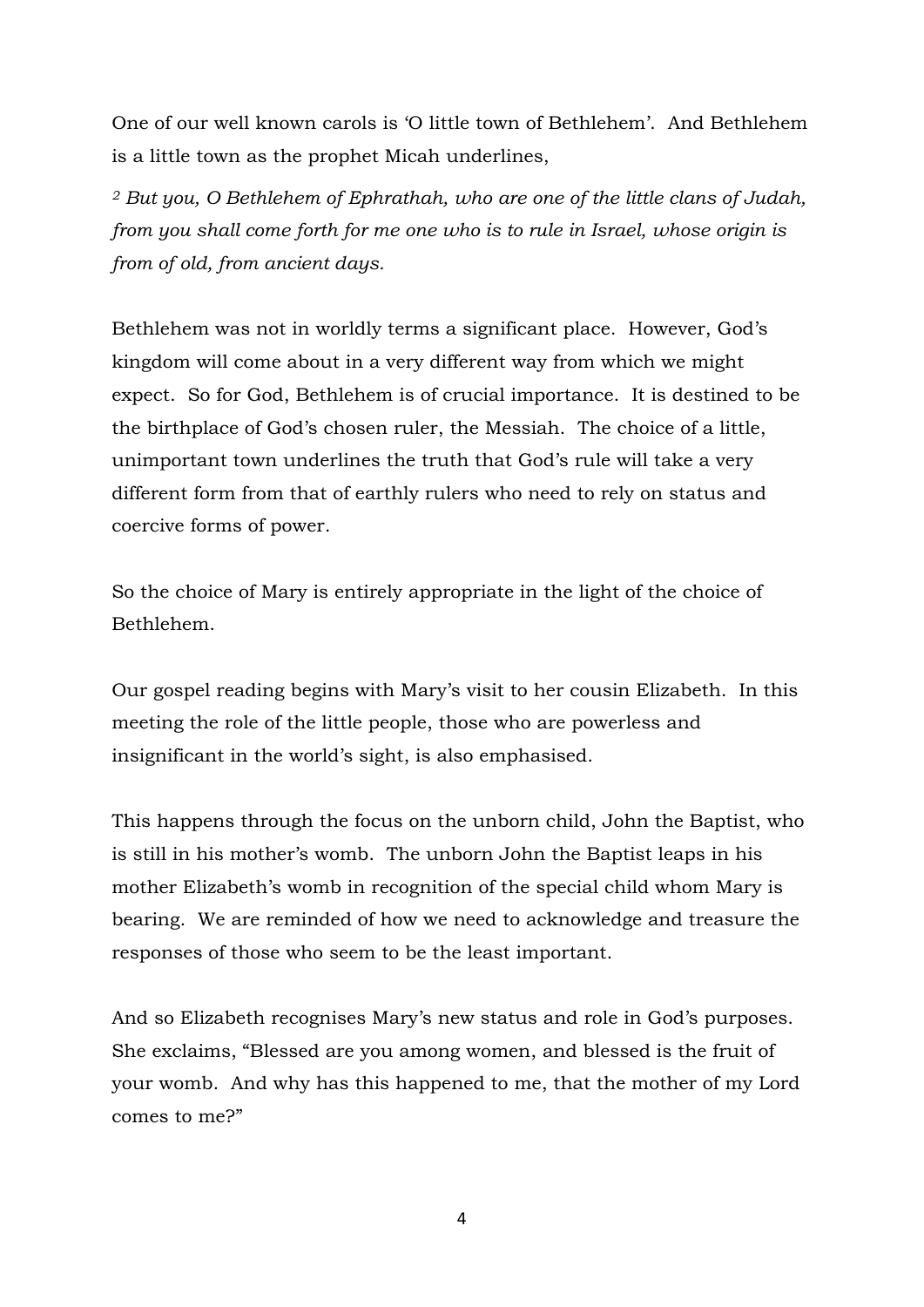But how will this new found recognition and honour affect Mary? Will it go to her head? Clearly there were no Christmas cards in Mary's time but if there had been would she have chosen one of herself sitting imperiously in a regal pose? Or would she have chosen one which was entirely focussed on the good news of Jesus the coming King? I think the answer to this question is quite clear and we can find it out as we look at Mary's well known hymn of praise, the Magnificat.

It begins with Mary declaring "My soul magnifies the Lord". Right from the outset Mary is putting God in the centre stage of her life. This is the true key to humility. For humility is not about what we do or do not think about ourselves, it is not about either being puffed up with pride at our own importance or aggrieved and resentful because we think we are only a little person. No, humility means putting questions about ourselves aside entirely so that God can be magnified and take first place in our lives.

Mary goes on to celebrate the importance of joy and thanksgiving and the need to acknowledge God's help and salvation. Here again her humility is shown in her readiness to accept help from God. Sometimes our pride can block us from accepting and receiving help from others or from God. But not for Mary. Her spirit rejoices in God her Saviour.

And then Mary does indeed go on to acknowledge her own littleness. For God has looked with favour on the lowliness of his servant.

And yet Mary does not find the clue to her identity in this. Her lowliness is straightforwardly acknowledged but it is not dwelt upon.

For immediately she returns to her central focus on God when she says "Surely, from now on all generations will call me blessed".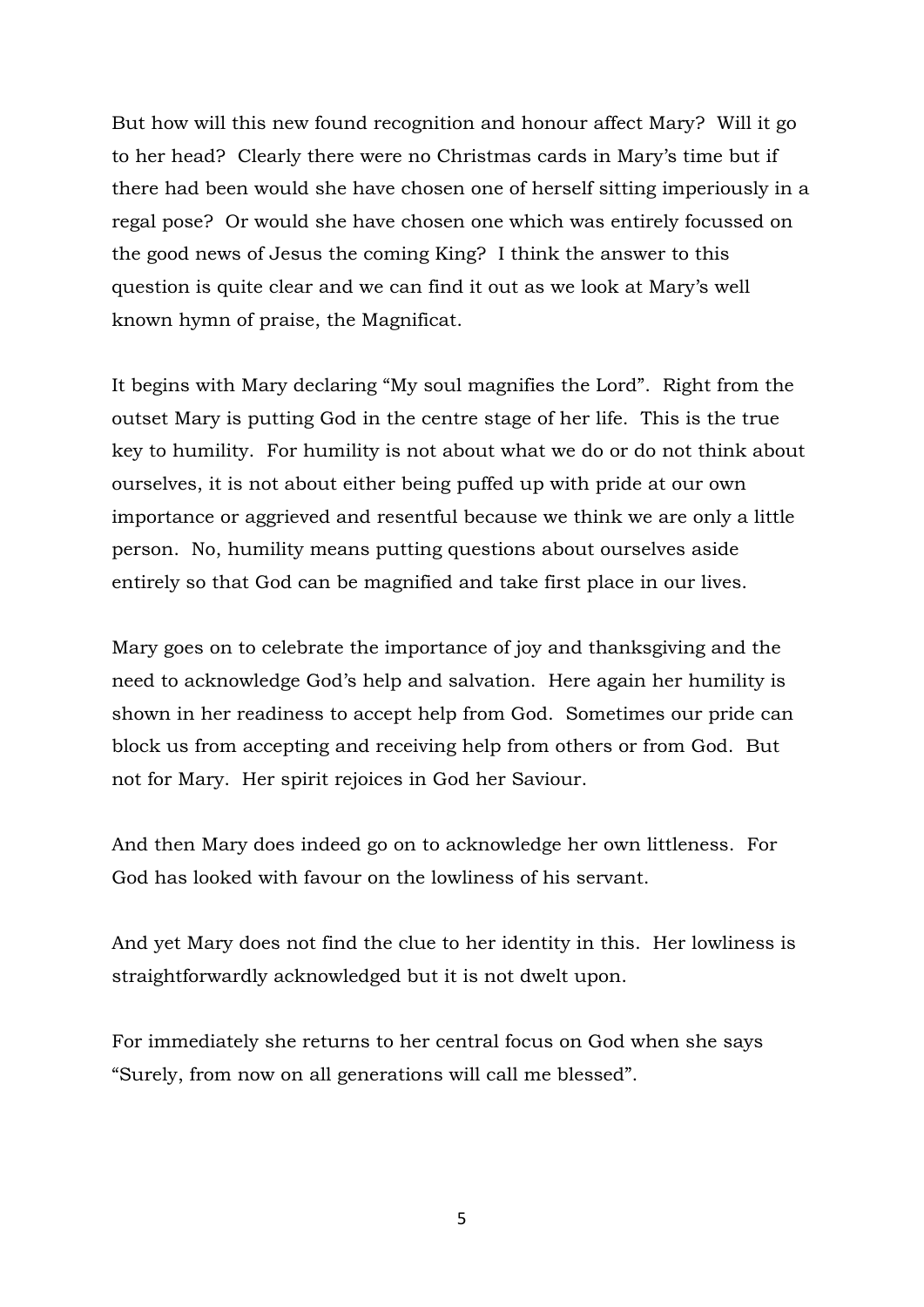Mary is blessed not because of her own great attributes but because she is someone who has received God's favour and in whom God is at work. It is the Mighty One has done great things for her and his name is holy.

Mary's hymn concludes with the same emphasis that has run right the way through it. She emphasises God's mercy and how this is received by those who fear God.

She celebrates God's strength which scatters the proud, brings down the powerful and yet lifts up lowly people like herself. For Mary greatness is not to be achieved through anger, resentment and protest at her insignificant status in the world's sight. No, rather, it will come entirely through God's actions and by God's strength. It is in this strength that she quietly trusts.

Mary offers us an example of humility. But what does humility really mean?

Many of us might think that humility involves running yourself down, belittling yourself and believing that you don't really matter.

But not for Mary. Literally, humility means being of the earth or as we might put it being grounded. So being grounded involves having a right perspective on life, seeing the greatness of God. And when like Mary we truly see the greatness of God then we are also able to see our own true importance and value.

So Mary's humility, her faith and trust in God is an example to others. She is indeed blessed by God and as we learn from her we too will find the way to God's blessing.

*Tristram*

6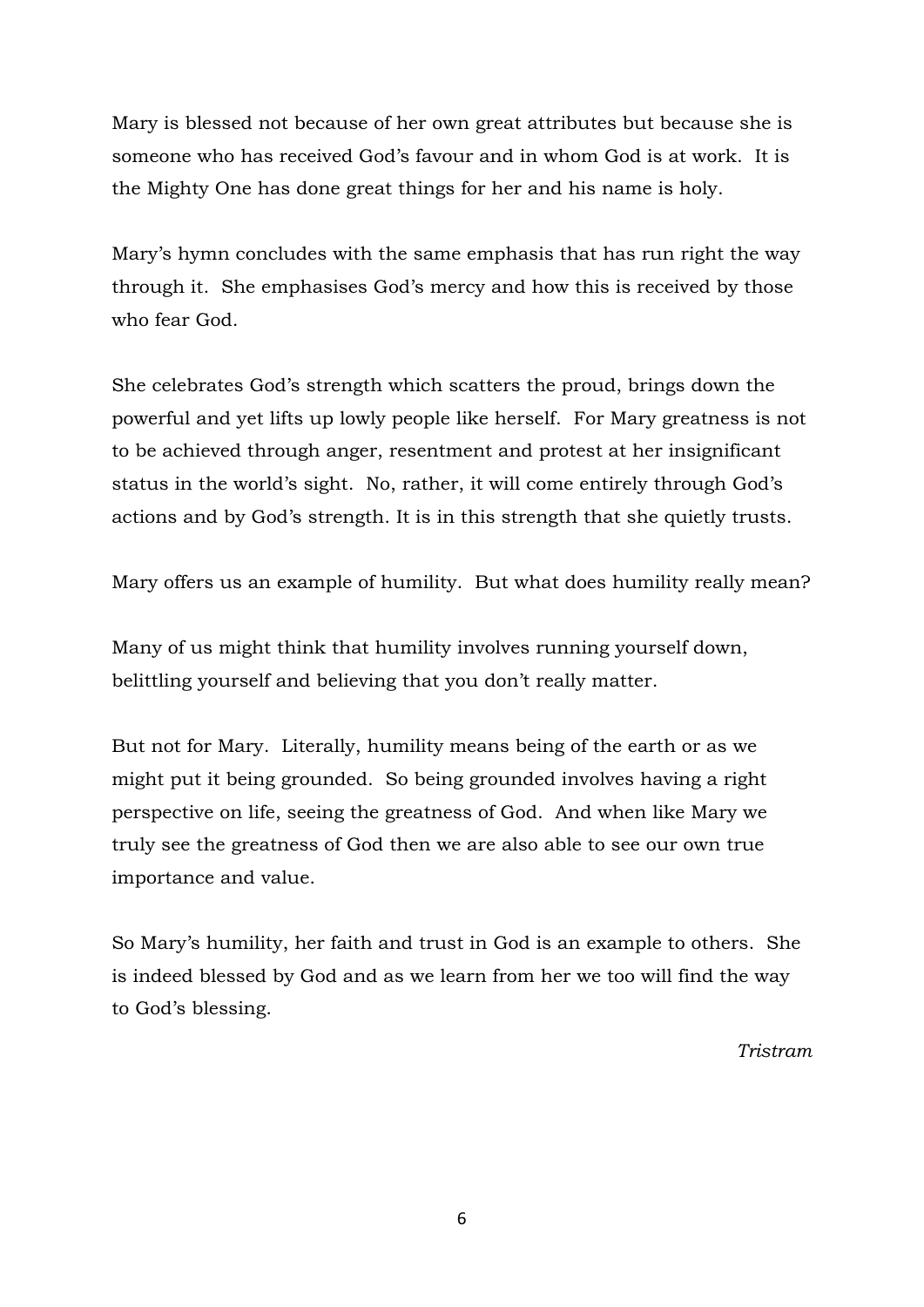#### **Masks are back**

Just a reminder to everyone that under the government's Plan B covid restrictions masks are once more mandatory in churches.

#### **Points for Prayers**

- Learning from Mary's example of humility
- The impact of the Omicron variant and our own need to 'budget' our risk
- Continued thanksgiving for the care, skill and courage of NHS workers and that they will not be overwhelmed by the demands on them in the winter period
- Those whom we know who are facing illnesses of all kinds and have recently been bereaved
- Bishop Ruth and the rest of the Diocesan staff as they take on additional responsibility in this vacancy in See
- For the choice of a new Bishop, someone who shares God's heart for this Diocese
- For Elliscombe House in Higher Holton now reopened and for its first residents
- Prayers and thanksgiving for contributions to the foodbanks and for those helping to take these to the foodbanks.

#### **Hymn**

A hymn which sets the words of the Magnificat to music is 'Tell out, my soul, the greatness of the Lord!'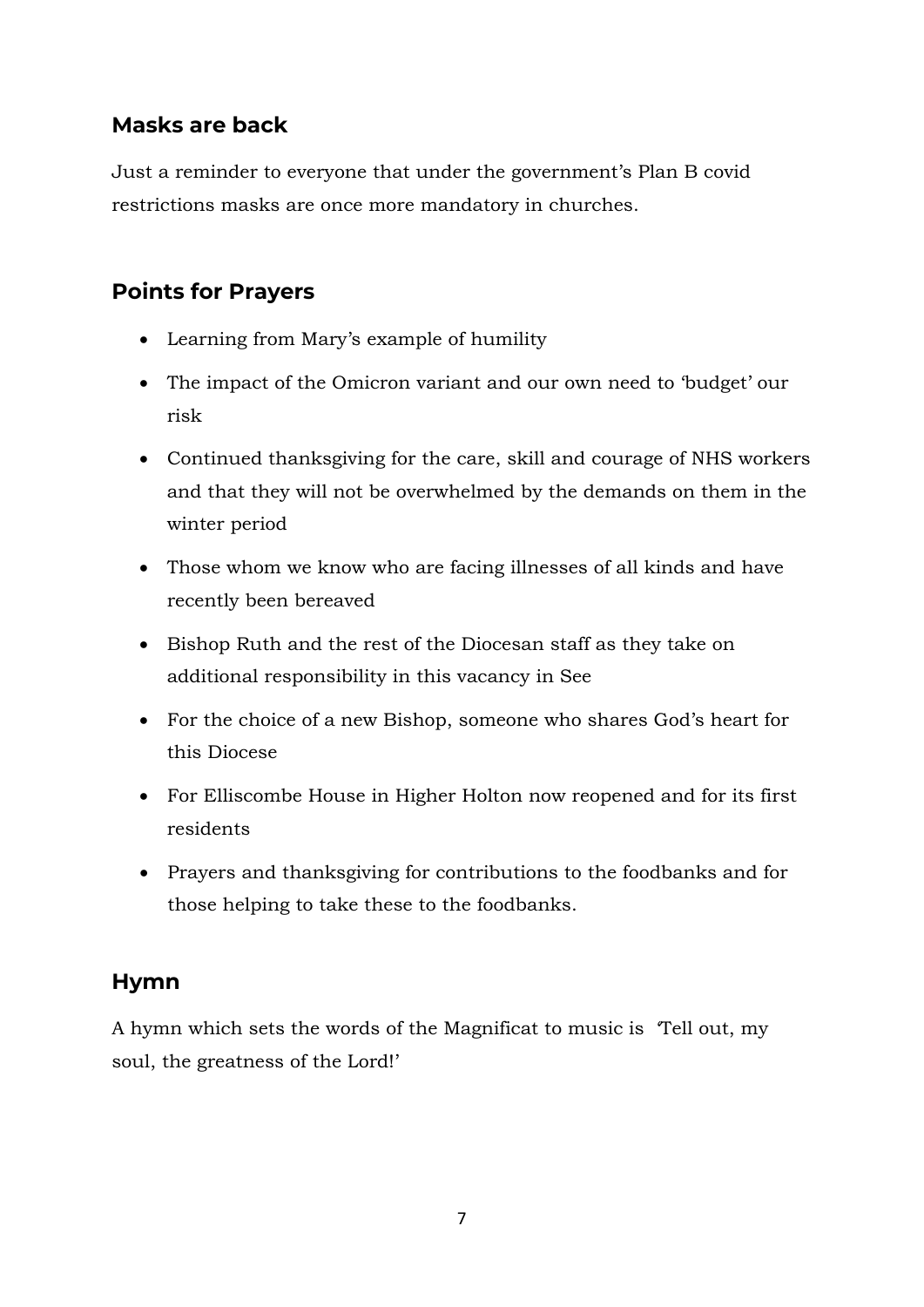## **Services for the Christmas period**

| Sunday 19th December                | 9.30 am, Communion and Carols,                |
|-------------------------------------|-----------------------------------------------|
|                                     | Compton Pauncefoot                            |
| Sunday 19th December                | 4.30 pm, Carol Service, Holton                |
| Sunday 19th December                | 6.00 pm, Camelot Carol Service, North Cadbury |
| Monday 20 <sup>th</sup> December    | 6.30 pm, Carol Service, Blackford             |
| Wednesday 22 <sup>nd</sup> December | 5.00 pm, Carol Service, Yarlington            |
| Christmas Eve                       | 11.00 am, Carol Service, Galhampton           |
| Christmas Eve                       | 4.00 pm, Children's Nativity Service,         |
|                                     | North Cadbury                                 |
| Christmas Eve                       | 11.30 pm, Midnight Communion,                 |
|                                     | North Cadbury                                 |
| Christmas Day                       | 9.30 am Communion, Blackford                  |
| Christmas Day                       | 9.30 am Communion, Yarlington                 |
| Christmas Day                       | 9.30 am Communion, Compton Pauncefoot         |
| Christmas Day                       | 9.30 am Communion, South Cadbury              |
| Christmas Day                       | 11.00 am Communion, North Cadbury             |
| Christmas Day                       | 11.00 am service, North Cheriton              |
| Christmas Day                       | 11.00 am service, Holton                      |
| Christmas Day                       | 11.00 am service, Maperton                    |
| <b>Boxing Day</b>                   | 11.00 am Communion, Galhampton                |